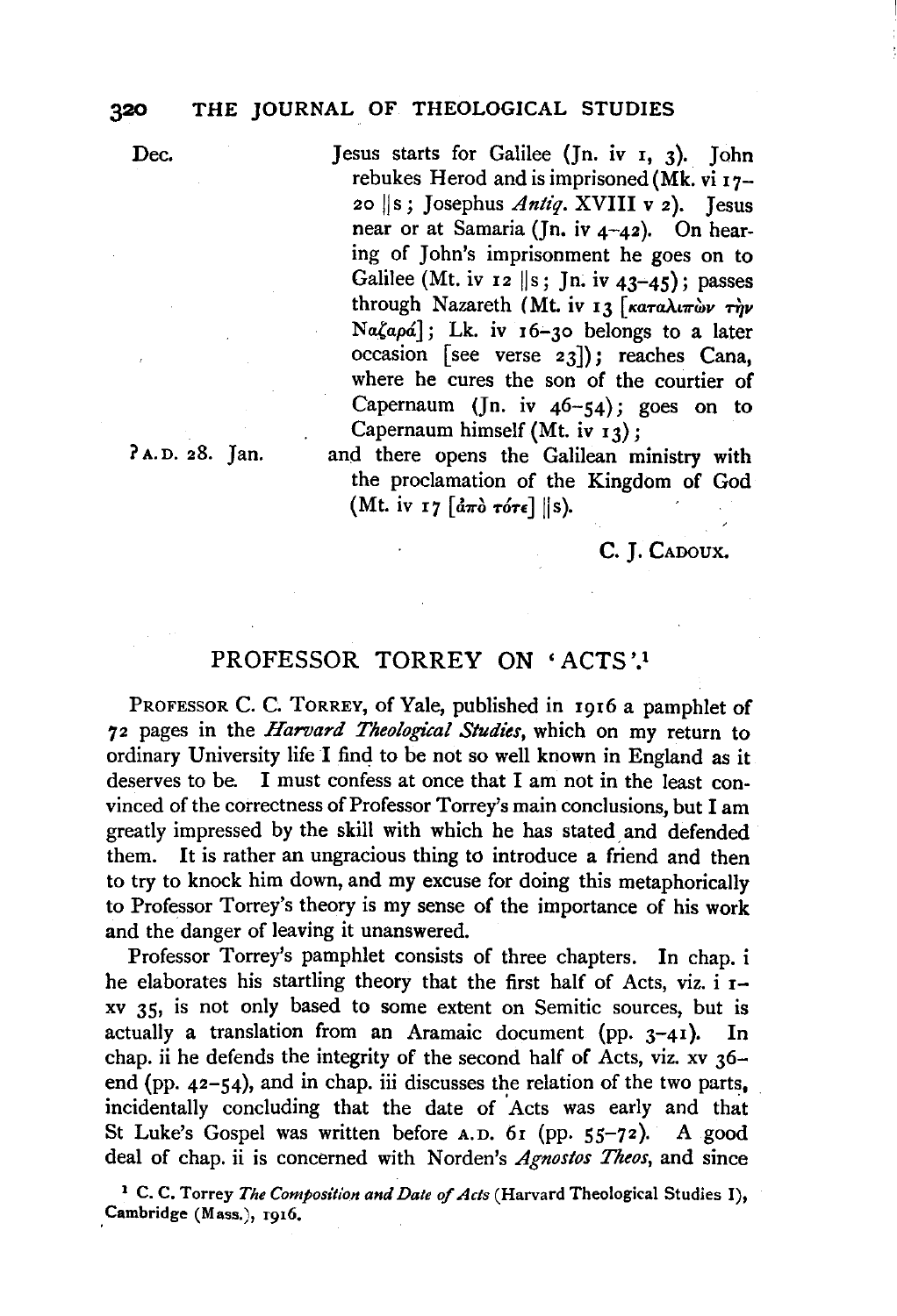it goes over much the same ground as the present writer's review of Norden in this JOURNAL<sup>1</sup> and comes to much the same conclusions, I need not delay further with it here, except to recommend it to any one who still thinks that Apollonius of Tyana had anything to do with St Paul's speech at Athens as given in Acts xvii.

My concern now is with the opening chapter. Professor Torrey recognizes such uniformity of vocabulary and phraseology in the whole of Acts that ' it is obvious that the author of xvi-xxviii was the translator of i-xv' (p. s). But 'there are no passages in which the *language*  can be said to make it probable that Luke is composing his own Greek' (p. 6). A list of some 40 Semitic phrases from Acts i-xv is then given, to which follows *§* 3, which contains an elaborate examination of six 'especially striking Examples of Mistranslation', viz. ii 47, iii 16, iv 24 ff, viii 10, xi 27-30, xv 7 (pp. 10-22): I think it not unfair to say that by the evidence from these passages Professor Torrey's theory stands or falls. This is followed by about *so* other instances where Professor Torrey sees evidence of translation, but these, not being actual mistranslations, do not make his conclusions quite so inevitable (pp.  $23-41$ ).

Let us begin, as Professor Torrey does, with Acts ii  $47.$  'The most interesting of all the phrases which suggest translation is found in ii  $47$ . The narrator is telling how the first large body of believers was formed in Jerusalem, as the result of those things which happened on the day of Pentecost. The new community· was harmonious within, and was looked upon with favor by all the people of the city : "Day by day, continuing steadfastly with one accord in the temple, and breaking bread at home, they did take their food with gladness and singleness of heart, praising God and having favor with all the people." Verse 47 then continues: δ δε κύριοσ προσετίθει τους σωζομένουσ καθ ήμέραν επι το av<sub>ró</sub>. Excepting the last three words, this is just what we should expect : a general statement regarding the increase of the newly formed church, similar to the statements made at frequent intervals (iv 4, v 14, vi 7, ix 31, &c.), throughout this narrative. But the words  $\epsilon \pi i$   $\tau \delta$  avoid have remained an unsolved riddle. The phrase ordinarily means "together", "in the same place"; in the Greek Old Testament it is the standing equivalent of  $\mathbb{I}$  $\mathbb{I}^*$  and ' $\mathbb{I}^*$ . It has just been used in this chapter, *v.* 44: "And all that believed were *together* and had all things common." Other passages in Luke-Acts are Lk. xvii 35, Ac. i  $15$ , ii  $1$ , also iv 26 (from Ps. ii 2). But in ii 47, the passage under discussion, the meaning " together" is obviously inadmissible. . . . The ancient interpreters felt the difficulty of the phrase. . . . In the *textus receptus*  the attempt is made to join the troublesome words to the following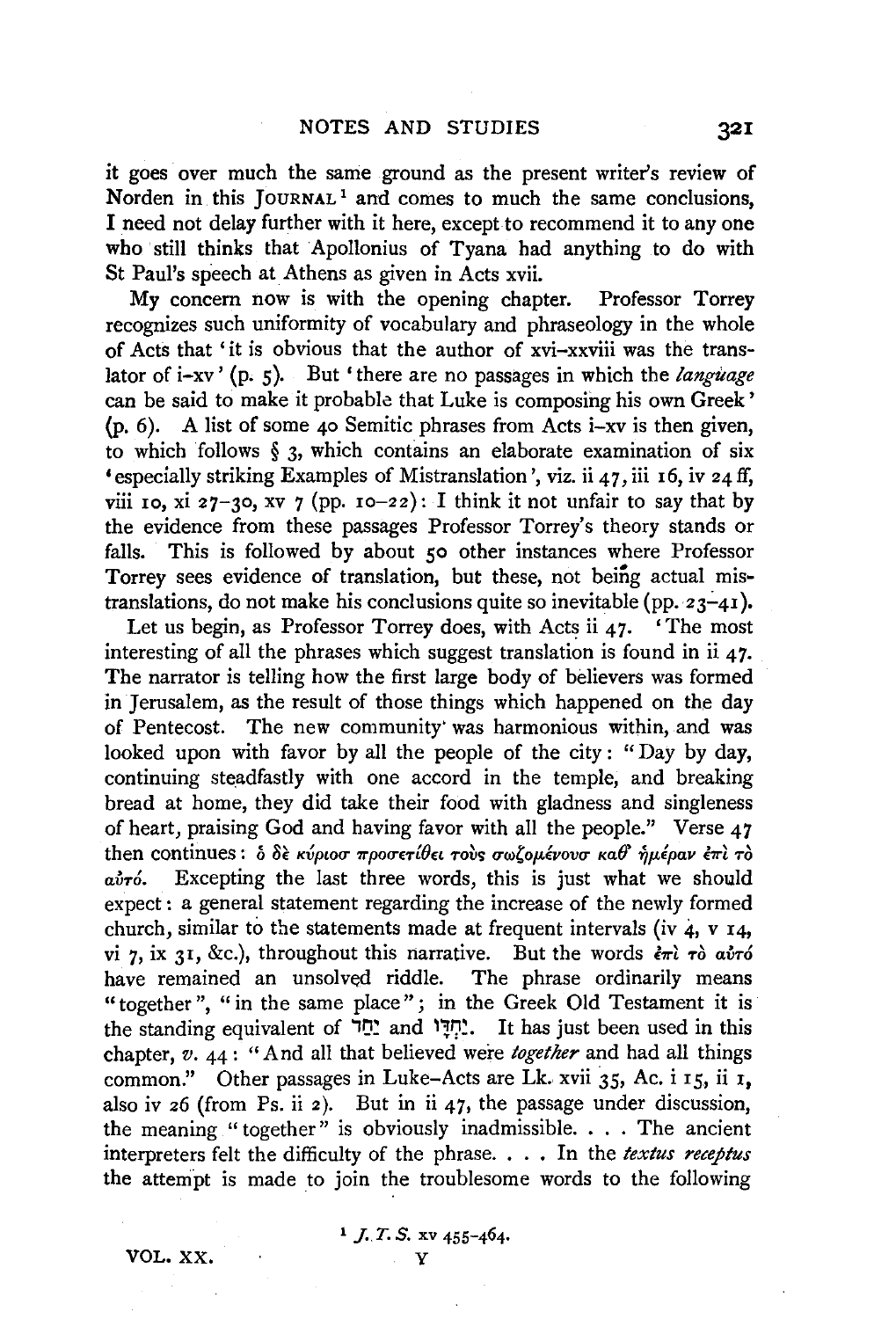## 322 THE JOURNAL OF THEOLOGICAL STUDIES

verse; making them the beginning of iii 1: "Now *together* Peter and John went up to the temple", &c. . . . Many old manuscripts and versions endeavour to improve the passage by inserting  $\tau \hat{\eta}$   $\epsilon \kappa \lambda \eta \sigma \hat{\iota} a$ ... The Revisers of 188r render: "And the Lord added *to them* day by day those that were being saved", but remark in the margin that instead of" *to them* " the Greek reads " *together"* . . . Under these circumstances, the hypothesis of translation from a Semitic original certainly deserves to be considered. When the test of retroversion is applied, the result is unexpectedly interesting, for it not only provides an easy solution of the difficulty of the passage, but also seems to furnish direct evidence that author and translator lived in different parts of the Aramaicspeaking world.

' Of the possible Aramaic equivalents of the Greek  $\epsilon \pi i$   $\tau \delta$   $\alpha \nu \tau \delta$ , Hebrew "חָדָי. only one needs to be considered, namely the adverbial compound N1!:)? or N1~?. Etymologically, this is equivalent to *in*  unum, and it is occasionally used in this literal sense, "into one", meaning "together" (e.g. Joh. xi 52 *do <sup>2</sup>v*). . . . *But in the Judean dialects of Aramaic the usual meaning of*  $\star$ <sup>2</sup> *zereatly, exceedingly",* and this is precisely what is needed in the place of  $\epsilon \pi i$   $\tau \delta$  avro in *Acts* ii 47• ... ·

'We may then restore the original Aramaic of ii  $47<sup>b</sup>$  as follows: NHT לְרֵי חֲיֵין כֹּל יוֹם לְחִדָּא . Here the preposition ? in the fourth word might signify either the dative or the direct object. Doubtless it was originally intended to signify the former; but if the translator failed to recognize the peculiar use of  $\kappa$ <sub>n</sub>, it was inevitable that he should render with the Greek accusative. The correct rendering would be:  $\delta$   $\delta \epsilon$  *K* $\psi$ *pios*  $\pi$ *pooteribel rois owlonevolo Kab*<sup>'</sup>  $\hat{\eta}$ μέραν σφόδρα, "And the Lord added greatly day by day to the saved"<sup>'</sup> (Torrey, pp.  $10 - 14$ ).

I have given Professor Torrey's argument in his own words. It must be acknowledged that he makes out a very forcible case. It is quite evident that the Revised Version, which was set the task of making English for the true text,<sup>1</sup> has stumbled very badly. If we are to find an answer different from Professor Torrey's, we must find a better translation.

It appears to me that before this translation can be made we ought to determine more accurately what is involved in the term of  $\sigma\omega\zeta_0\omega\epsilon_0\nu_0$ as well as in  $\epsilon \pi i \tau \delta$  *airó.* The R.V. rendering ('those that were being saved ') implies a view that I venture to think wrong.

Who, then, are the  $\sigma\omega\zeta\omega\mu\epsilon\nu\omega$ ? The term occurs Lk. xiii 23,

<sup>1</sup> The text accepted by R.V. and Torrey is that of NBACG 61 vg sah boh arm aeth-i.e. it is attested very well indeed.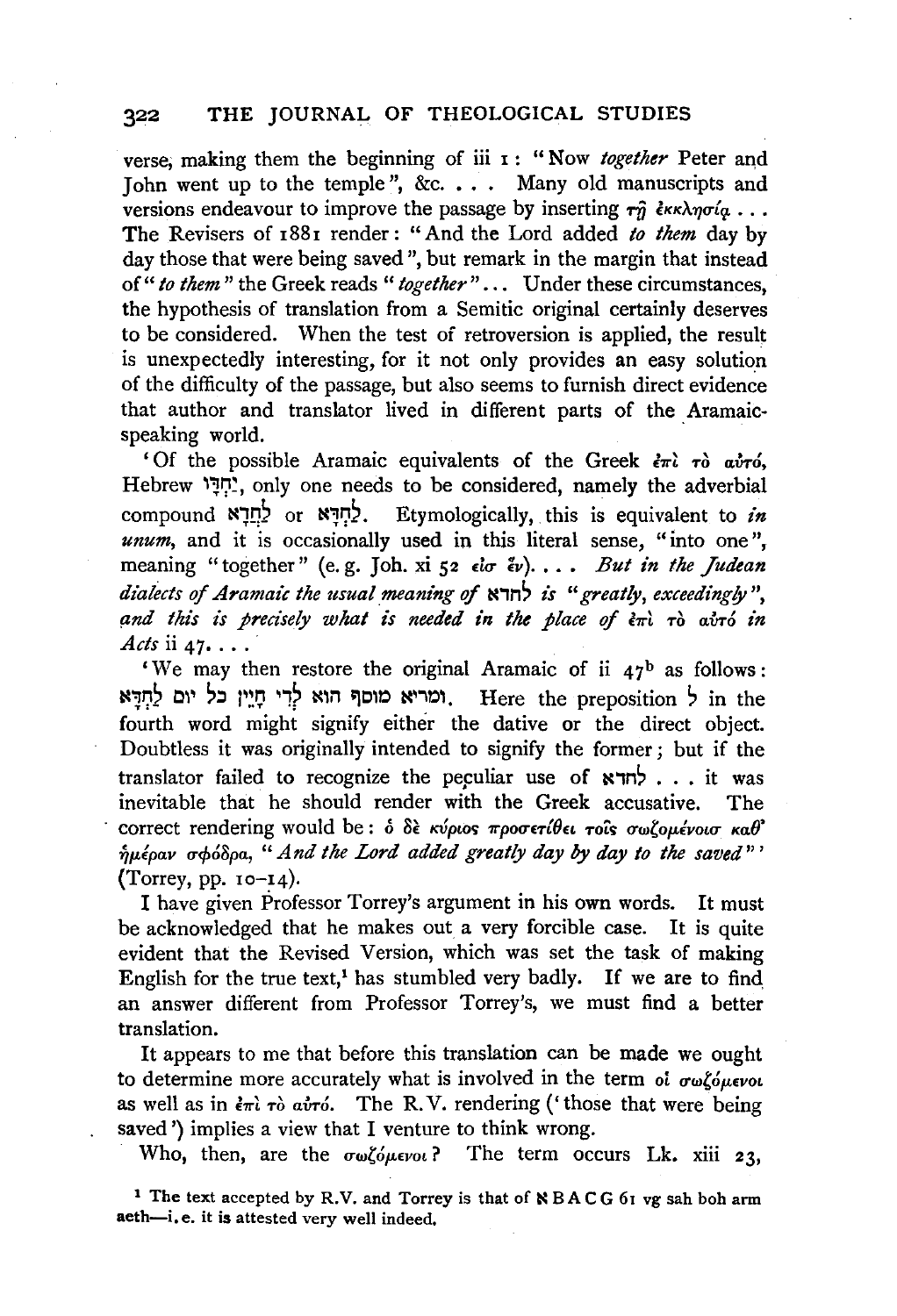Acts ii 47, I Cor. i 18, 2 Cor. ii 15. The two latter passages tell us clearly who they are to be contrasted with, viz. of  $\frac{\partial \pi}{\partial \lambda} \lambda \psi_{\mu} \epsilon \nu o_l$ , those who (in this time of grace) are being lost. The  $d\pi o \lambda \lambda \psi \mu \epsilon \nu o \iota$  are not necessarily getting worse and worse, but as a matter of fact when the interim is over and the great time of reckoning comes they will be found with the 'goats', while on the other hand the  $\sigma\omega\zeta\omega\omega\omega$  will be found with the 'sheep'. In other words, of  $\sigma\omega\zeta\omega\epsilon\nu\omega\zeta$  are 'the elect'. Will they be few or many ?—the saying of our Lord in Lk, xiii 24 ff is careful to leave this question unanswered, but the whole wording assumes that a direct answer could be given if it were desirable, i.e. God knows the number of the saved, though man does not. Well, then, if God knows the number of the saved, of the  $\sigma\omega\zeta\omega\omega\omega\omega$ , He will not add to them. Whatever else Acts ii 47 may mean, it will not tell us that the Lord was adding to the  $\sigma\omega\zeta\omega\omega\omega$ . But it may very well tell us that He was putting them together into one company.

For  $\epsilon \pi i$   $\tau$ ò av $\tau$ <sup>6</sup> I should like to refer my readers to an excellent Note in the *Journal of Biblical Literature* xxxvii pp. 105-110, by Mr. A. A. Vazakas, of the Union Theological Seminary. He points out that  $\epsilon \pi i \tau \delta$ avró is used by St Paul and the Apostolic Fathers almost as a technical phrase for the union of the Christian body. In addition to Acts i IS, ii 1, 44, and our passage,  $\epsilon \pi i$   $\tau \delta$  *air*  $\delta$  occurs I Cor. vii 5, xi 20, xiv 23; Barnabas iv 10; I Clement xxxiv 7; Ignatius  $Eph$ , xiii 1, Magn, vii 1, *Philad.* vi 2, x 1. In all of these places, if we leave 1 Cor. vii 5 out of consideration, it practically means 'in church'; when Christians often come together to church, says St Ignatius ( $\delta \tau \alpha \nu$   $\gamma \alpha \rho$   $\pi \nu \kappa \nu \omega s$   $\epsilon \pi \nu \tau \delta \alpha \nu \tau \delta$  $\gamma$ *iv* $\epsilon \sigma \theta \epsilon$ , *Eph.* xiii 1), the power of Satan is destroyed

I cannot agree with Professor Torrey' that 'the incipient church in Jerusalem was not.confined to any one meeting-place in such a way that the narrator could have said: "The Lord daily added new converts (and brought them) *to the same place*"' (p. 12, ll.  $4-7$ ). On the contrary, the narrator of Acts is very much occupied with laying emphasis upon the *congregation* of this earliest Christian Ecclesia. They were 'together'.  $\epsilon \pi i$   $\tau \delta$  av $\tau \delta$ , when Matthias was elected, and again when the Spirit came at Pentecost. Now, notwithstanding the great increase in numbers, they are still 'together' (ii 44). A little later we hear that their regular place of assembly is Solomon's Porch (v 12). No doubt, as Professor Torrey says, they were not confined to any one meeting-place, they might go about from house to house. But they formed, as St Ignatius wished, only one congregation, and 'St Luke is most distinctly desirous to make this clear.

For these two reasons I cannot accept Professor Torrey's new explanation of Acts ii 47 : I think that oi  $\sigma \omega_0^2 \delta \mu \epsilon \nu \omega_0$  means the elect, not the visible Christian assembly; and I think the gathering together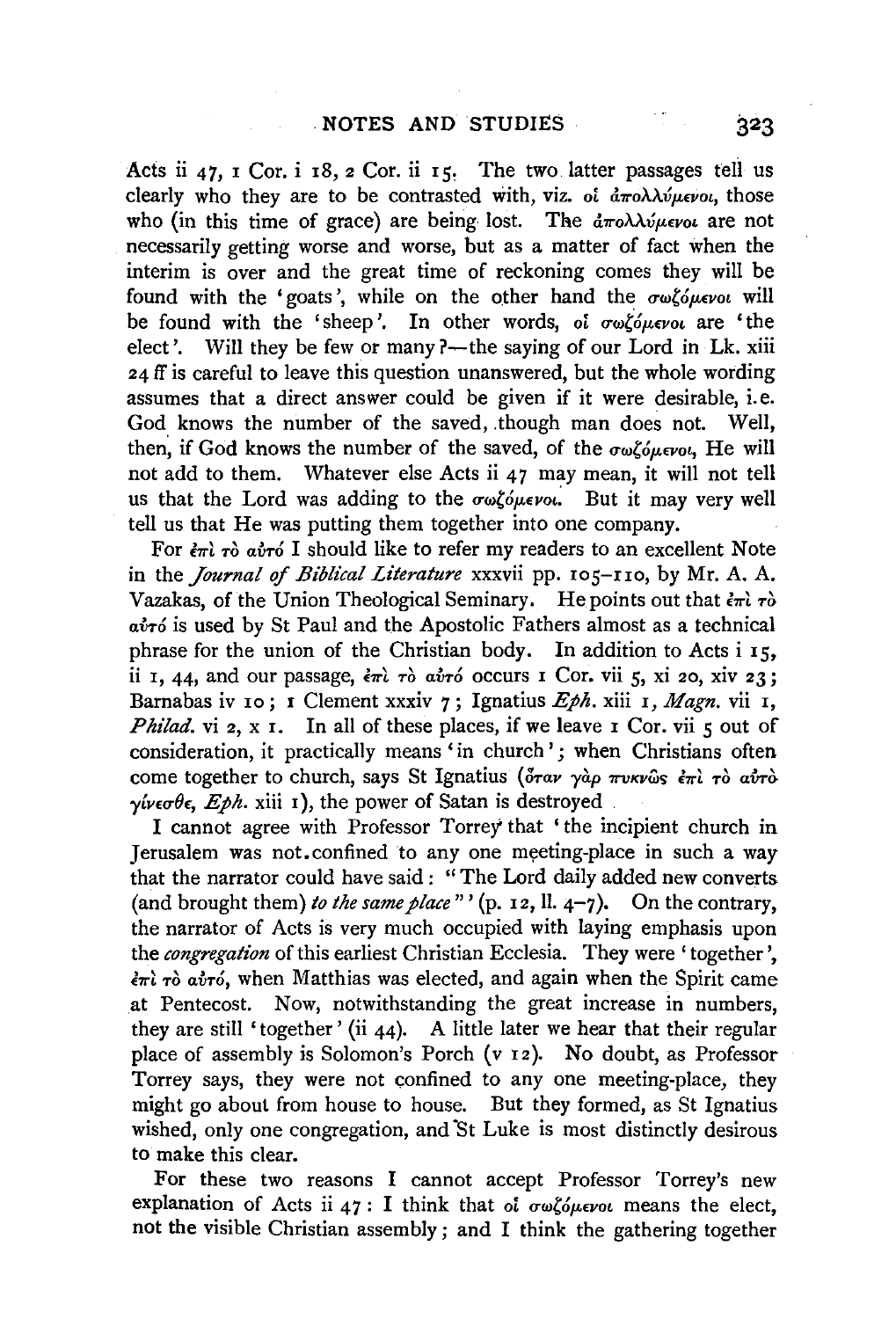of the congregation  $\epsilon \pi i$   $\tau \delta$  airs is too nearly in accordance with St Luke's favourite ideas to be a mere mistranslation of a colourless adverb meaning 'very much'. It should be noted that  $\pi \rho \sigma \tau \theta \epsilon \nu a \iota^1$  is here used instead of  $\sigma v \nu \alpha y \epsilon \nu$ , because St Luke is speaking of fresh additions to the society, not of the gathering together of scattered members : the assembly of the professed converts was getting day by day more and more to be a muster of the elect-' the Lord was joining such as He had foreordained to be saved daily together.'

With regard to the word  $\star$ רא ( = 'very '), it may be remarked that it is found in all parts of the Targums, e. g. Ps. xlvi 2 and Exod. i 7, corresponding to Hebrew . מאד .. The word used to render Hebrew יחד and יחדו is <br/>ההדא (Syr. ),<sup>2</sup> If St Luke had been translating from an Aramaic document which had לחדא, should we not have found  $\epsilon \iota \sigma \epsilon \nu$ , as in Joh. xvii 23, rather than  $\epsilon \pi i \tau \delta \alpha \nu \tau \delta$ ?

The next passage brought forward by Professor Torrey as a mistranslation is Acts iii 16 : *και* [επι] τη πίστει του ονόματος αυτου τουτον  $\partial$ ν θεωρεῖτε καὶ οἶδατε ἐστερέωσεν τὸ ὄνομα αὐτοῦ καὶ ή πίστισ ή δι' αὐτοῦ *£8wK£V at.Tc(i Ti]v lJA.oKA:YJp{av TaVrYJV a11"£vavn 11"&.VTwV flp.wv.* 'Why, in particular, was it necessary to obscure the sense and spoil the sound by the ugly repetition of *τ*ό *όνομα αυτού?'* (p. 15)? Professor Torrey goes on to quarrel with the text on the ground that the power of the Name is distinguished from the power of faith in or through the Name, but this belief in the power of the Name of Jesus is surely characteristic of the narrator of Acts xvi 18, xix 13, 17,<sup>8</sup> i.e. of St Luke himself. The grammatical difficulty, however, is serious, so serious that Lachmann proposed to make a stop after *εστερέωσεν*.

Professor Torrey's solution is to retranslate into his imagined original Aramaic, thus :

ובהימנותא די שָׁמֵה להדן די חזין אנתון וידעין אנתון תקף שמה והימנותא די בה יהבת לה חלימותא דא קדם כלכוז<sup>.</sup>

The words overlined should be pointed *יָלְמֶ* לַאֲמָה *לֹאֲמָה לּחֵמָה (<i>rotnoev airov*, but St Luke read it <sup>on γ</sup>Ω *εστερέωσε το όνομα αύτου*. The true

1 It is a favourite word with St Luke, in whose writings it is used 13 times out of 17 occurrences in the whole N.T.

2 The one instance of לחדא in an Aramaic text being used for Hebrew יחדו given by Prof. Torrey, viz. Is. xliii 17 in the Palestinian Lectionary (Gibson, p. 35), is irregular, as there was no direct connexion between the Hebrew and this late Christian Lectionary. In the duplicate (Gibson, p.  $76$ )  $\overline{N}$  is omitted in agreement with the Greek.

<sup>3</sup> I should like here to record my conviction that  $\partial \rho \chi_i \rho_j \rho_i \phi \sigma$  in Acts xix 14 means a man who professed to know the true pronunciation of the Tetragrammaton from family tradition, and thereby to work magical cures.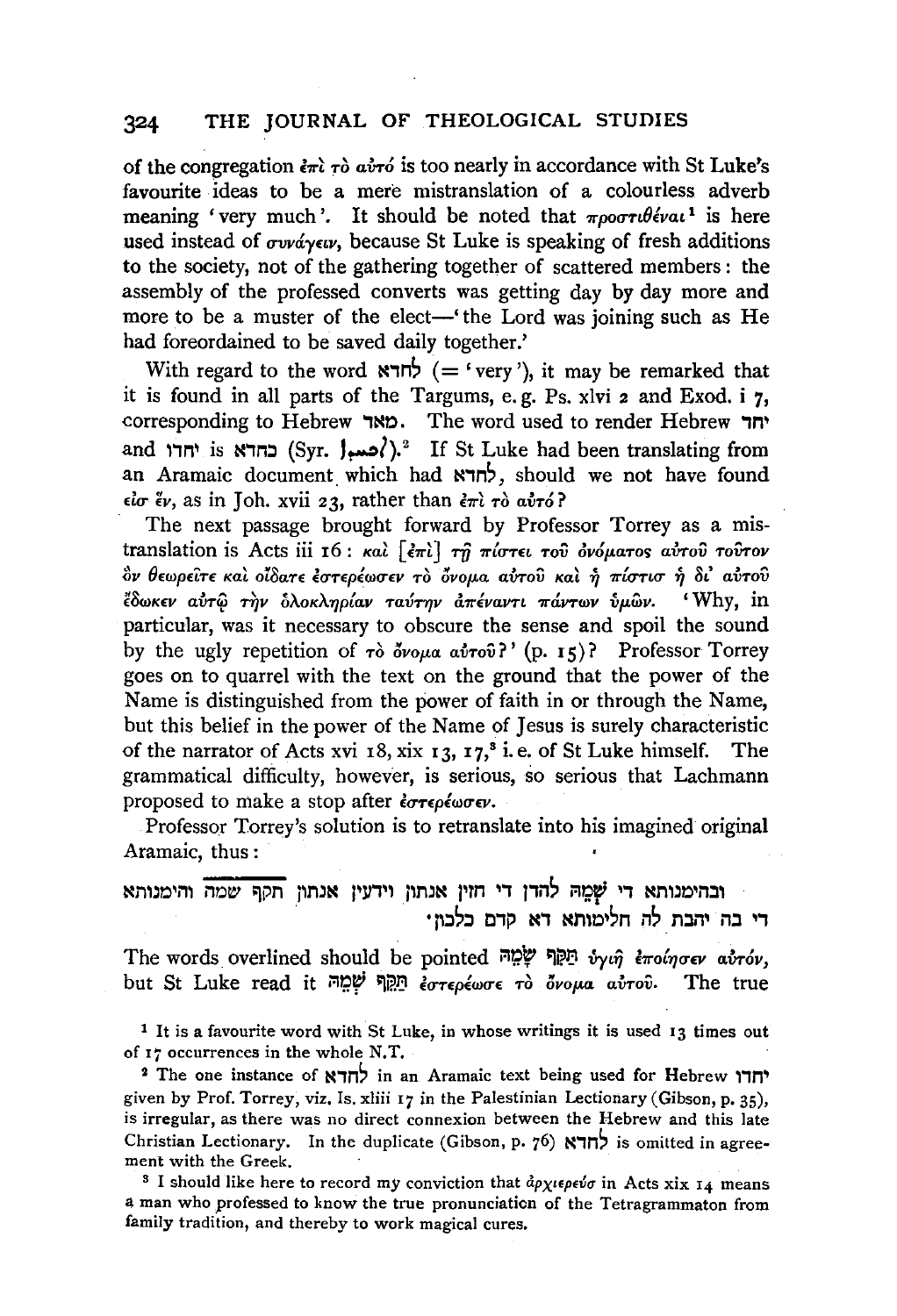translation then should have been: 'And by faith in His name He hath made strong this one whom ye see and know ; yea, the faith which is through Him hath given him this soundness before you all' (p. 16).

Even those who are not convinced must recognize the brilliance of this restoration, and were an Aramaic original for Acts i-xv an ascertained fact there would be little to say against it. But as the Aramaic original is, to my mind, a very doubtful hypothesis, let us see whether. some other explanation of the difficulties of this passage is not possible. Professor Torrey sends us to Acts  $x_4$  for a parallel, and I venture to think it does really give us a valuable hint, viz. that St Luke often uses an emphatic  $\tau_0$ *i* $\tau_0$  or  $\tau_0$ *i* $\tau_0$ *v* (e.g. Lk. ix 26, Acts ii 23, 32, v 31, vii 35,  $x$  40,  $xvi$  3) to introduce a sentence. I suggest therefore that a colon be placed before *Towov* and that the previous words be joined to the preceding verse.<sup>1</sup> The passage will then run : 've killed the Prince of Life, whom God raised from the dead, whereof we are witnesses, even to the faith in His Name: this man whom ye see and know His Name hath made strong, and the faith which is through Him hath given him this perfect soundness before you all.'

The  $\sigma$ <sup>t</sup> in iii  $\sigma$  is in itself vague, as in ii  $\sigma$  is it may be anything connected with Jesus and His resurrection. In Lk. xxiv 48 and Acts v 32 the Apostles' witness is to all the things connected therewith; here it is more closely referred to the only Name given to man for salvation (iv  $12$ ). By putting the stop before  $\tau$ o $\hat{v}$  $\tau$ ov, 'ugly repetition ' is turned into characteristically Lucan rhetoric.

As for the 'magical' power here ascribed to the Name of Jesus, is it not implied by the use of  $\phi \theta \acute{\epsilon} \gamma \gamma \epsilon \sigma \theta \alpha \bf{i}$  in Acts iv 18? Peter and John are there told not to *pronounce* the Name, which therefore is regarded as having virtue in itself.2

Professor Torrey's other examples of 'mistranslation' (iv 24 ff, viii 10,  $xi\$  27-30, xv 7) do not seem to me so plausible, and need not detain us so long. In iv 24 he gets rid of στόματοσ by regarding διά στόματοσ as a translation of **Lile change of Nlu** into  $\mathbf{N}$ <sup>1</sup> into  $\mathbf{N}$ <sup>1</sup>) turns 6  $\tau$ ov  $\pi$ ατρός ήμων διά πνεύματοσ άγίου στόματοσ Δαυείδ παιδόσ σου είπών into 'that which our father, Thy servant David, said by the Holy Spirit', but he does not explain how *στόματοσ* came between *άγίου* and Δανείδ. In viii 10 he transfers by retranslation the epithet 'great' from  $\delta \nu \nu \alpha \mu \nu \sigma$ to *8£ov,* making Simon a worshipper of 'the Great God', i.e. the Jews'

<sup>&</sup>lt;sup>1</sup>  $\epsilon \pi i$ , bracketed above by me, should be omitted with Westcott and Hort on the

sufficient authority of N<sup>\*</sup> B 4 61 and the Armenian.<br><sup>2</sup> What, we may ask, is the Aramaic equivalent for *φθέγγεσθαι*? Its use in Acts iv 18 does not suggest to me 'translation Greek'. I would say the same of dπεφθέγ<sub>ε</sub>ατο in Acts ii 14.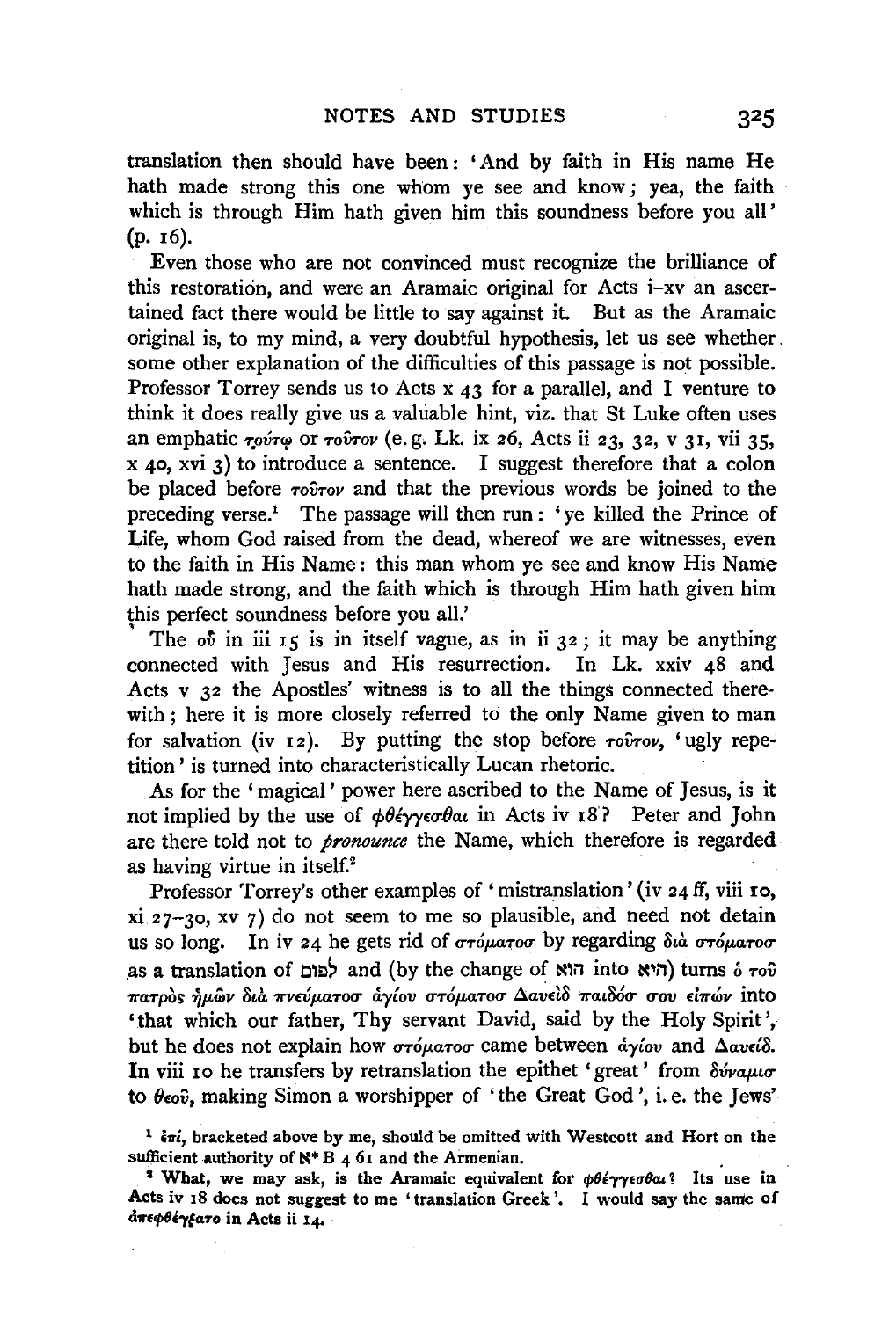God. In xi 27-30 he reduces the famine over all the earth ( $\tau \hat{m}v$  *olkov*- $\mu$ <sub>e</sub> $\mu$ <sub>*v* $\pi$ </sub>) to a famine in the Land, i.e. the Holy Land only. The same thing occurs in Lk. ii I, and there also Professor Torrey refers the exaggeration to a translator's slip.<sup>1</sup> In xv  $7$  he gets by retranslation : 'Ye know that from of old God chose you, that the Gentiles might hear, by my mouth, the word of the Gospel.' This is excellent, but is it not already present in the Greek? I do not think *αφ' ήμερων αρχαίων* refers to the events of chap. x, but to *ξελέξατο*, *i.e.* to Lk. xxiv 48 and the 'old days' of a former dispensation. The use of *lv* after (or rather, before) *£f£A£faTo* is exactly paralleled in the Greek Bible by I Regn. xvi 0, 10 (και έν τούτω ούκ εξελέξατο δ κύριοσ), and by using this construction St Luke is free to go on with an accusative and infinitive, which would have been impossible if he had put  $\hat{v} \mu \hat{a} \sigma$  for  $\hat{\epsilon} \nu$   $\hat{v} \mu \hat{u} \nu$ . It is a trailing construction, of course, giving (as I understand it) the effect of a condensed report of actual words used.

I 'venture to submit that Professor Torrey has not produced a compelling demonstration. It is on these six cases of alleged mis· translation that his case is founded; and I do not think his hypothesis of an Aramaic basis makes these passages any easier. The subsidiary evidence which he brings forward in  $\S_4$  is of various weight. The Note on i 18, πρηνήσ γενόμενοσ, seems to me inferior to Bp Chase's (*J. T. S.*  $xiii$  271-285). In v 13 there is no contradiction with the following verse, as Professor Torrey assumes; Luke uses  $\kappa o \lambda \lambda \hat{a} \sigma \theta a \nu$  of attaching oneself to somebody without a regular introduction, which may sometimes be successful (Acts viii 29), but not always (ix 26). In any case Torrey's suggestion that *κολλασθαι* is a mistranslation for 'contend' is highly improbable: I cannot find that קרב or lis used in any form in Aramaic for to 'contend'. On v 28 I cannot see how. the construction of παραγγελία παρηγγείλαμεν differs from that of *αναθέματι αναθεparíoausv* in xxiii 14, for an oath is not much more concrete than a command. On xi 22  $\epsilon l \sigma \tau \dot{\alpha}$   $\delta \tau \dot{\alpha}$  to Greek writer would ever have perpetrated this', says Professor Torrey. But does not Matt. x 27 suggest that it means a whispered report?  $\epsilon \cdot \epsilon \cdot \alpha \cdot \alpha$  is common enough. in the LXX, while on the other hand the Targums and the Peshitta (as in Gen. l 4) occasionally get rid of this picturesque Hebrew locution. Here again, therefore, Luke is biblical, but not particularly Aramaic in style. 'xii 20.  $\Theta v \mu o \mu a \chi \hat{\omega} v$  is presumably  $\aleph \mathbb{R}$ .' But if so; St Luke must have been a singularly free translator! On xiii I *Kata riv oloav EKKAngiav* Professor Torrey has omitted to notice

<sup>1</sup> It would make this Review too long' to include Prof. Torrey's earlier tract on Lk.  $i$ , ii. Perhaps it is not out of place to say that there also I am not convinced, not even that in Lk. i 39  $\epsilon$ is  $\pi$ *b* $\lambda$ *u 'Iovoa* ought to have been ' to the Province of Judaea'.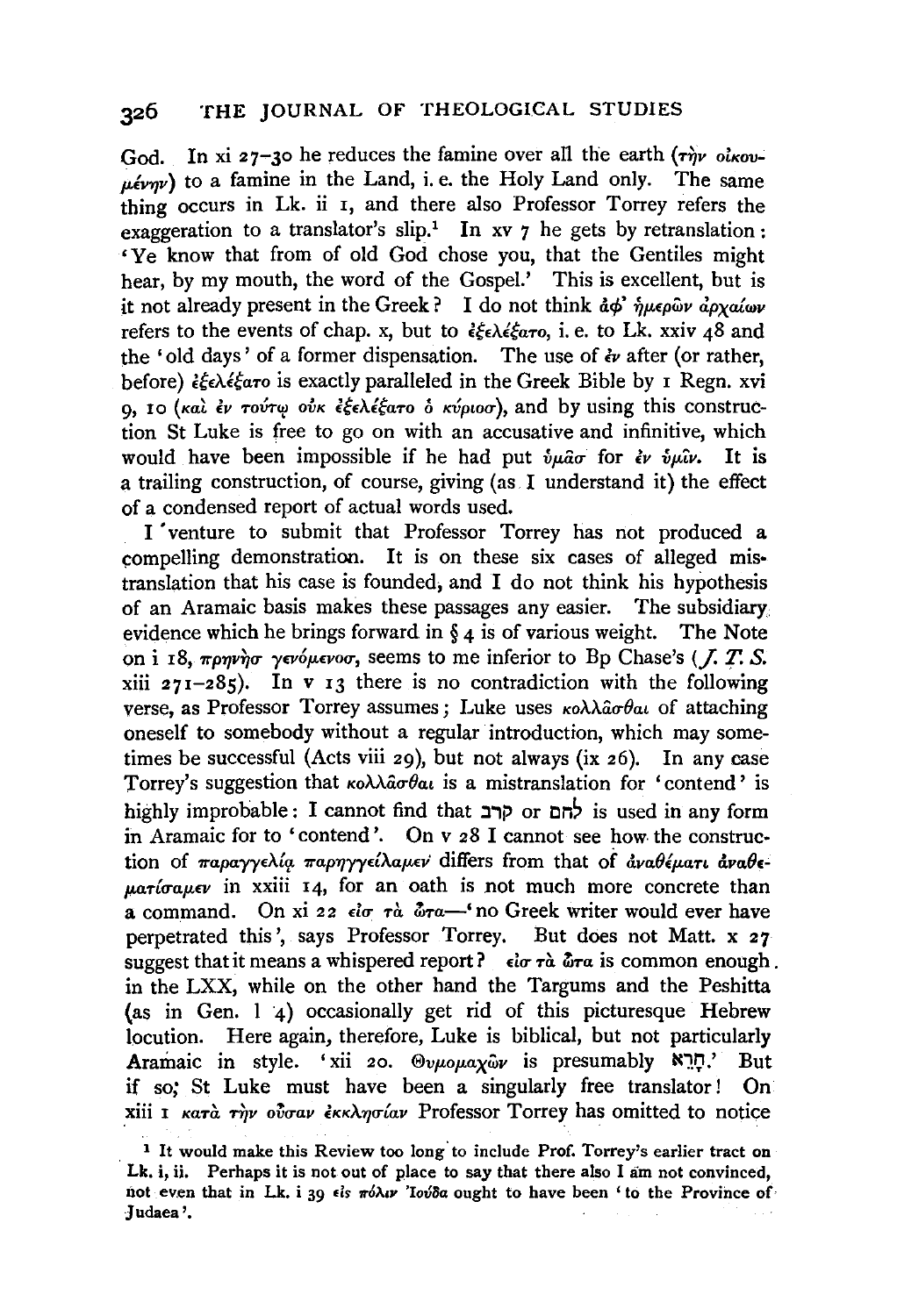that the participle is not otiose, because it indicates that not all the Antiochian prophets were visitors as in xi 27. I suppose I must not point out the Lucan parallels Lk. xxii 3, Acts v I7, because of course they also are due to translation ! On xiii 22 *είσ βασιλέα* : this Hebrew idiom is good enough for the LXX (e. g. 2 Regn. v 3, and also 2 Regn. vi 21 in the Greek only), and it is good enough Old English for the Saxon Chronicle<sup>1</sup>; but it is not Aramaic and is variously avoided in the Targums and the Peshitta (Noldeke's *Grammar§* 247 note).

On xiv 17 Professor Torrey remarks: 'There is apparently a mistranslation of some sort here. It is no more agreeable to usage in Aramaic or Greek to speak of " filling hearts with food " than it is in English.' He suggests a confusion between ' מַכֵּל from all' and 'asic) 'food'. We might first ask where Torrey has found 'cod' written defectively, but in any case I think most readers of the Book of Acts will prefer the old text to ' filling your hearts *with all* gladness'. There is, however, a further reason for accepting the Greek as it stands. Few critical conclusions appear to me so solidly founded as the dependence of certain sections of St Luke's Gospel upon Mark, and that in these sections St Luke uses no other source. One of these is Lk. xix 45 xxi 36, corresponding to Mk. xi  $15-x$ iii 37; St Luke rewrites what is before him pretty freely, but he makes use of no other source. Whatever therefore differs in this section from the text of St Mark we may safely take as characteristic of St Luke's own style. When we turn to Lk. xxi 34 we read 'Take heed lest your *hearts* be overcharged with surfeiting and drunkenness'. The passage corresponds to Mk. xiii 33-36, but is entirely rewritten. I do not suggest that St Luke cherished any medical heresies on the functions of the heart ; what is curious, is that it should be possible to confront Professor Torrey's piece of stylistic criticism with a rather close parallel. On p. 63 Torrey recurs to this passage (Acts xiv  $15-17$ ), referring back to the 'mistranslation' about food as if it were a thing proved. Surely there is something wrong in a literary theory which is obliged to lay stress upon the *contrast* between the speeches of St Paul at Lystra and at Athens ! Professor Torrey actually claims  $\epsilon \pi i$   $\theta \epsilon \partial v$   $\zeta \partial \nu \tau a$  (without the article) as an Aramaism, forgetting  $I$  Thess. i  $9.^2$ 

Finally, on xv 16-18 (p. 38), Professor Torrey does not bring out the great difficulty of regarding this citation of Amos ix 11, 12, as being based on anything but Greek. The original Hebrew of this passage,

1 e.g. Leo IV is said to have hallowed Alfred' to king'.

2 It might conceivably be claimed as a Hebraism, though there is point in the absence of the Hebrew article in Josh. iii 10, Ps. xlii 3, &c. But in all these cases the Aramaic Targums actually insert an article (אלהא קיימא) **:**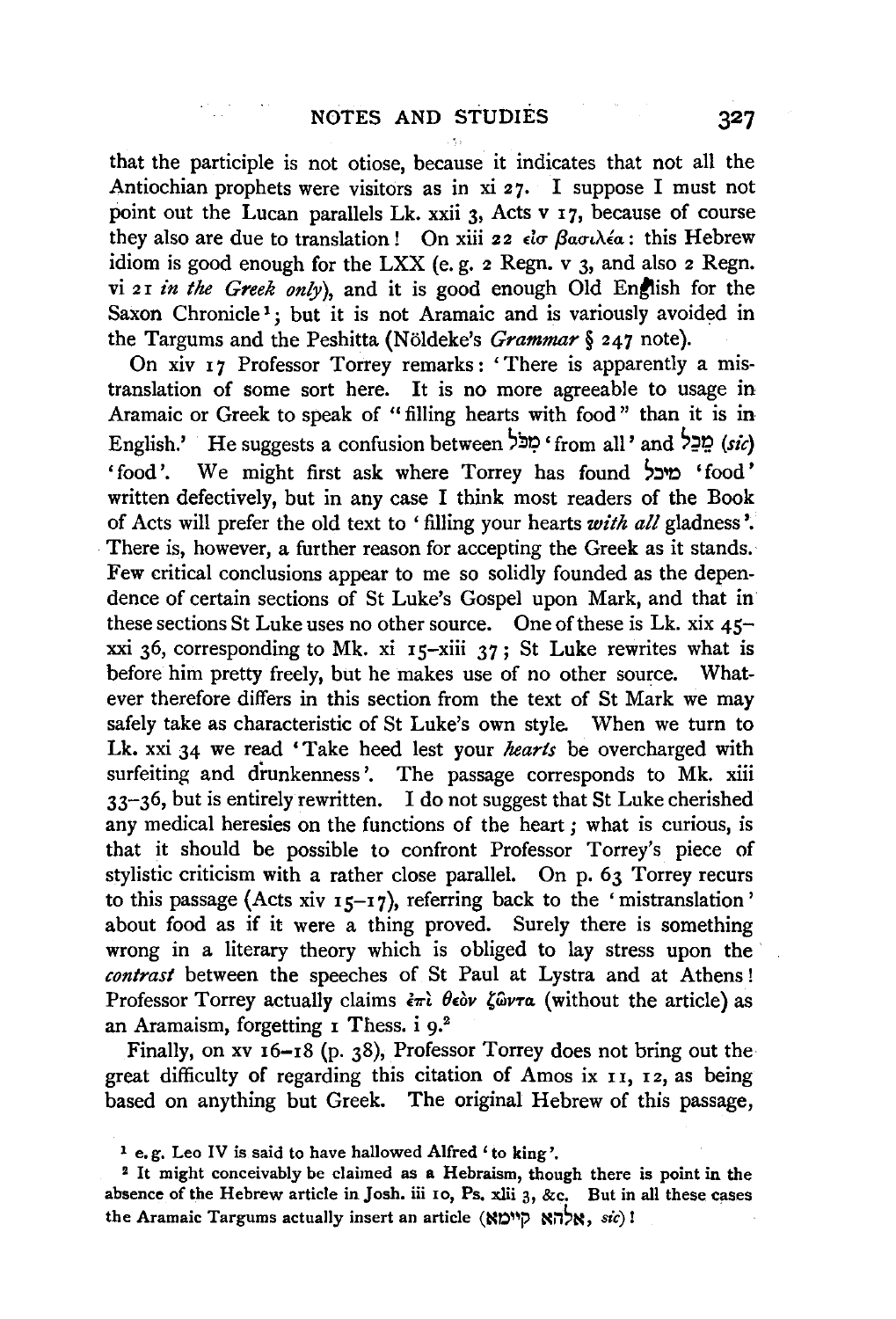## 328 THE JOURNAL OF THEOLOGICAL STUDIES

in complete accordance with the context, predicts that the 'tabernacle of David' will be raised up again *that it may get possession* of *the residue*  of *Edom*, and this is attested by Targum and Peshitta. But the ancient Greek version, in its blundering ignorant way, translates C,N by 'men' instead of 'Edom' and takes it to be the nominative, so that David's tabernacle is raised *that the residue* of *mankind may seek out.* This seems to me the very point of the quotation, as quoted in St James's speech. The value of the LXX to the modern textual critic is that of a witness to the Hebrew consonantal text which it attests; in Amos ix 12 we may infer that in that text "rest" was written 'defectively' (i.e. without ') and that the  $\overline{N}$  before שארית (i.e. the mark of the acc.) was omitted.<sup>1</sup> But there is no evidence that אדם in this verse, however spelled, was ever taken to denote anything else but Edom by any other interpreter except the ancient Greek version. It is therefore improbable that any Aramaic document had ' men' and not ' Edom' in quoting this verse, and unless the faulty interpretation which introduces 'men' be retained I do not see that the passage is sufficiently appropriate to the context to be quoted at all. Surely it is much more simple to regard the whole introduction of Amos ix into St James's speech as due to St Luke himself, freely composing something that went in the direction that he understood St James to have taken. St Luke follows the LXX, as usual with him.<sup>2</sup>

There is, besides all this, one positive reason against regarding the early chapters of Acts as a translation from the Aramaic. In chapters iii and iv Jesus is called  $\pi a\hat{i}\sigma \theta \epsilon_0\hat{v}$  (iii 13, 26; iv 27, 30), a title found elsewhere in early Christian prayers, notably in the Didache and in r Clement. It is likely enough that St Luke was familiar with  $\pi a\hat{\sigma}$  as a title for the Lord Jesus from the Christian worship of his day, and so put it into the mouth of St Peter and the earliest Christian community. But it is essentially a Greek title, essentially un-Semitic; it is only in Greek that the quite distinct idea of 'son' and 'slave' can  $be combined in one term. In Hebrew and Aramaic \to 'slave'$ ) is used also for the worshipper of a God, who is thereby regarded as his Master and Lord (אדון,  $\kappa \omega \rho \omega \sigma$ ); the 'servant of Jehovah' is, literally, the slave of Jahweh, עבר יהוה, Similarly the officials of the Jewish kings are spoken of as his slaves  $(4 \text{ Regn. xix } 5)$ ; some of these were quite great folk in their way, but in polite speech with a still greater foreign official they talk of themselves as his slaves (4 Regn. xviii 26). This Oriental style was a little too servile for Greeks, so in such cases the Greek Bible uses not  $\delta$ *ov* $\lambda$ *ot* but  $\pi$ *a* $\delta$ *eo*, and perhaps it

1· It is not expressed, as a matter of fact, in the Peshitta.

<sup>2</sup> As in Lk. iv 18, 19, which is made up from the LXX text of Isa. lxi 1, lviii  $6^b$ , lxi 3&.